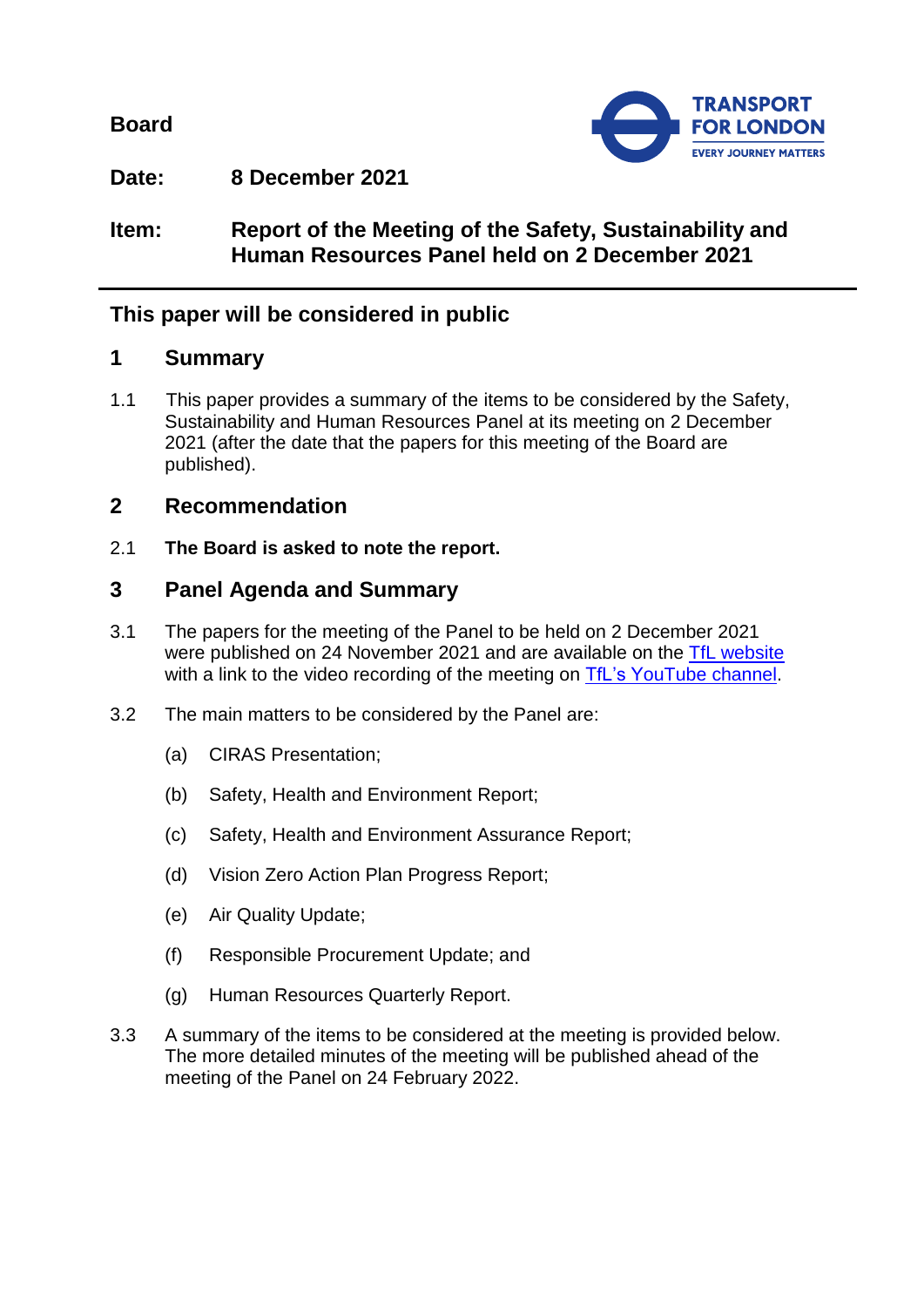# **4 Issues To Be Discussed**

## **CIRAS Presentation**

4.1 The Panel is asked to note the presentation from the Confidential Incident Reporting Service (CIRAS), which provides an annual comparator with other sectors, examining trends and themes which point to lessons that can be learnt by TfL.

## **Safety, Health and Environment Report**

- 4.2 The Panel is asked to note the safety, health and environmental performance for London Underground, TfL Rail, Surface Transport (including London Overground) for Quarter 2 2021/22 (27 June 2021 to 18 September 2021).
- 4.3 The quarter had seen steadily increasing numbers of customer injuries, against an increase in passenger numbers as the recovery from the coronavirus pandemic continued. Measures to improve our short- and longterm safety, health and environmental performance continued to be implemented.

### **Safety, Health and Environment Assurance Report**

4.4 The Panel is asked to note the paper, which sets out the key second line of defence safety, health and environment assurance activities in the last quarter and any trends or significant findings identified. The report provides an overview of the effectiveness of the risk controls for Enterprise Risk 1 – Major safety, health or environmental incident or crisis (ER1). The report also set out a list of audits undertaken in the last quarter as part of the second line of defence.

## **Vision Zero Action Plan Progress Report**

4.5 The Panel is asked to note the paper, which provides an update on the Action Plan following its publication on 15 November 2021. The report outlines the required new activity to respond to new trends and help reach the Vision Zero target, subject to securing the necessary funding.

### **Air Quality Update**

4.6 The Panel is asked to note the paper, which provides an update on TfL's implemented and forthcoming key proposals to improve air quality. This included work on emission control zones, the vehicle scrappage schemes, the Electric Vehicle Infrastructure Strategy, conversion of bus and taxi fleets to zero emission and work on monitoring and reporting transport emissions.

### **Responsible Procurement Update**

4.7 The Panel is asked to note the paper, which provides an update on Responsible Procurement programme activity undertaken in the year. This included work in the following areas: Skills and Apprenticeships; Ethical Sourcing and Modern Slavery; Environmental Sustainability; Fair and inclusive